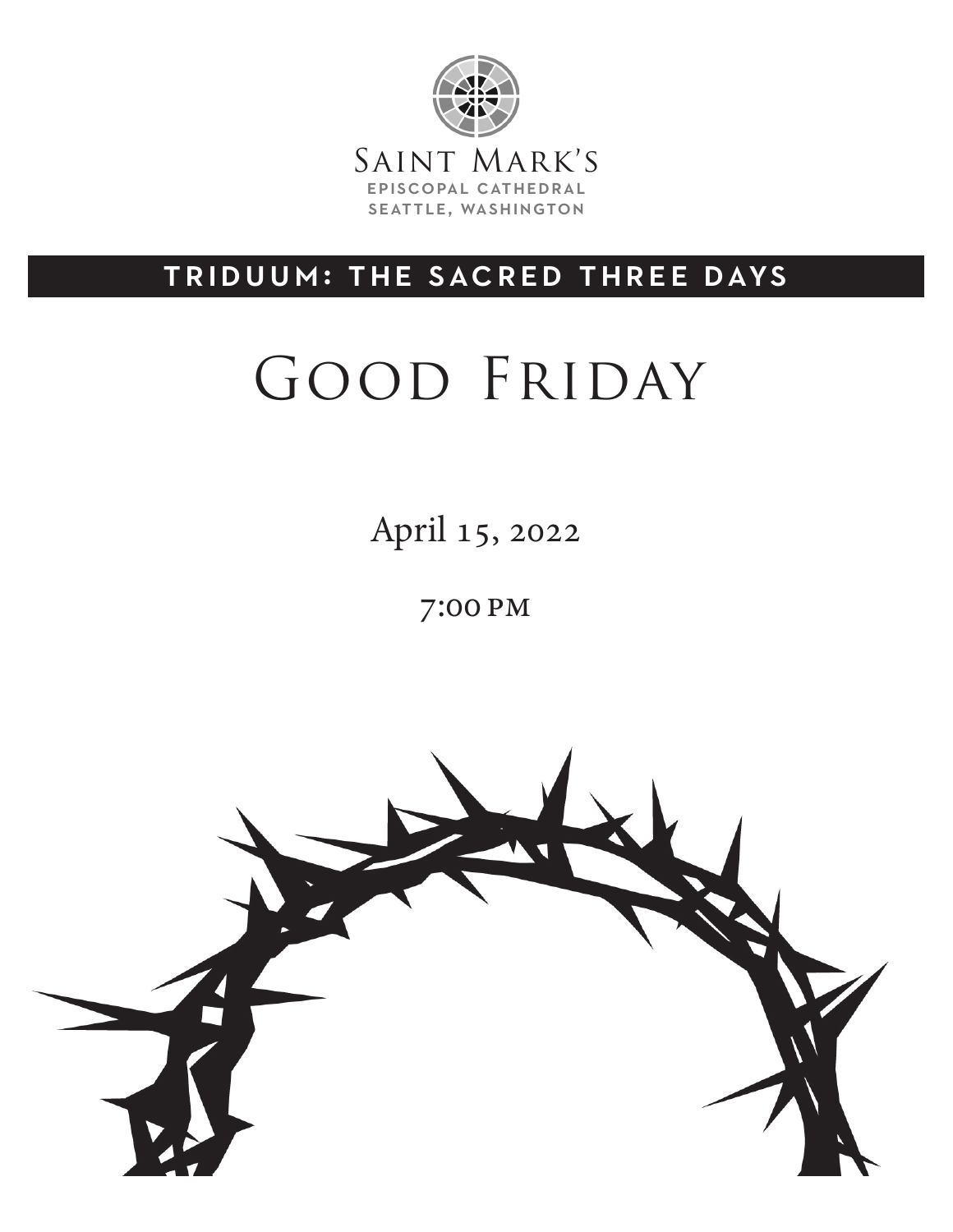*Saint Mark's Cathedral acknowledges that we gather on the traditional land of the first people of Seattle, the Duwamish People, who are still here, and we honor with gratitude the land itself and the life of the Duwamish Tribe.*

*Welcome to Saint Mark's Cathedral. Wherever you are on your spiritual journey, you are welcome here!*

*If you are new to Saint Mark's and would like to learn more, please consider completing a newcomer form found in the pew rack, visit*  saintmarks.org/newcomers *or simply contact one of the clergy. Grace and peace to you!*

# THE OPENING RITE

*The Assembly gathers in silence.*

*All stand, as able, as the ministers of the liturgy enter in silence. All kneel in silent prayer. For those unable to kneel, a deep bow is appropriate.*

#### **greeting & collect**

*Officiant* Blessed be our God.

#### *Assembly* **For ever and ever. Amen.**

*Officiant* Let us pray.

ALMIGHTY GOD, we pray you graciously to behold this your family, for whom<br>
our Lord Jesus Christ was willing to be betrayed, and given into the hands of<br>
sinners and to suffer doth when the grees who now lives and migne wi sinners, and to suffer death upon the cross; who now lives and reigns with you and the Holy Spirit, one God, for ever and ever.

*All* **Amen.**

*Please be seated.*

# THE LITURGY OF THE WORD

#### **reading** *Isaiah 52:13–53:12*

CEE, my servant shall prosper;

 $\bigcup$  he shall be exalted and lifted up,

and shall be very high.

Just as there were many who were astonished at him

—so marred was his appearance, beyond human semblance,

and his form beyond that of mortals—

so he shall startle many nations;

kings shall shut their mouths because of him;

for that which had not been told them they shall see,

and that which they had not heard they shall contemplate.

Who has believed what we have heard?

And to whom has the arm of the LORD been revealed?

For he grew up before him like a young plant,

and like a root out of dry ground;

he had no form or majesty that we should look at him, nothing in his appearance that we should desire him.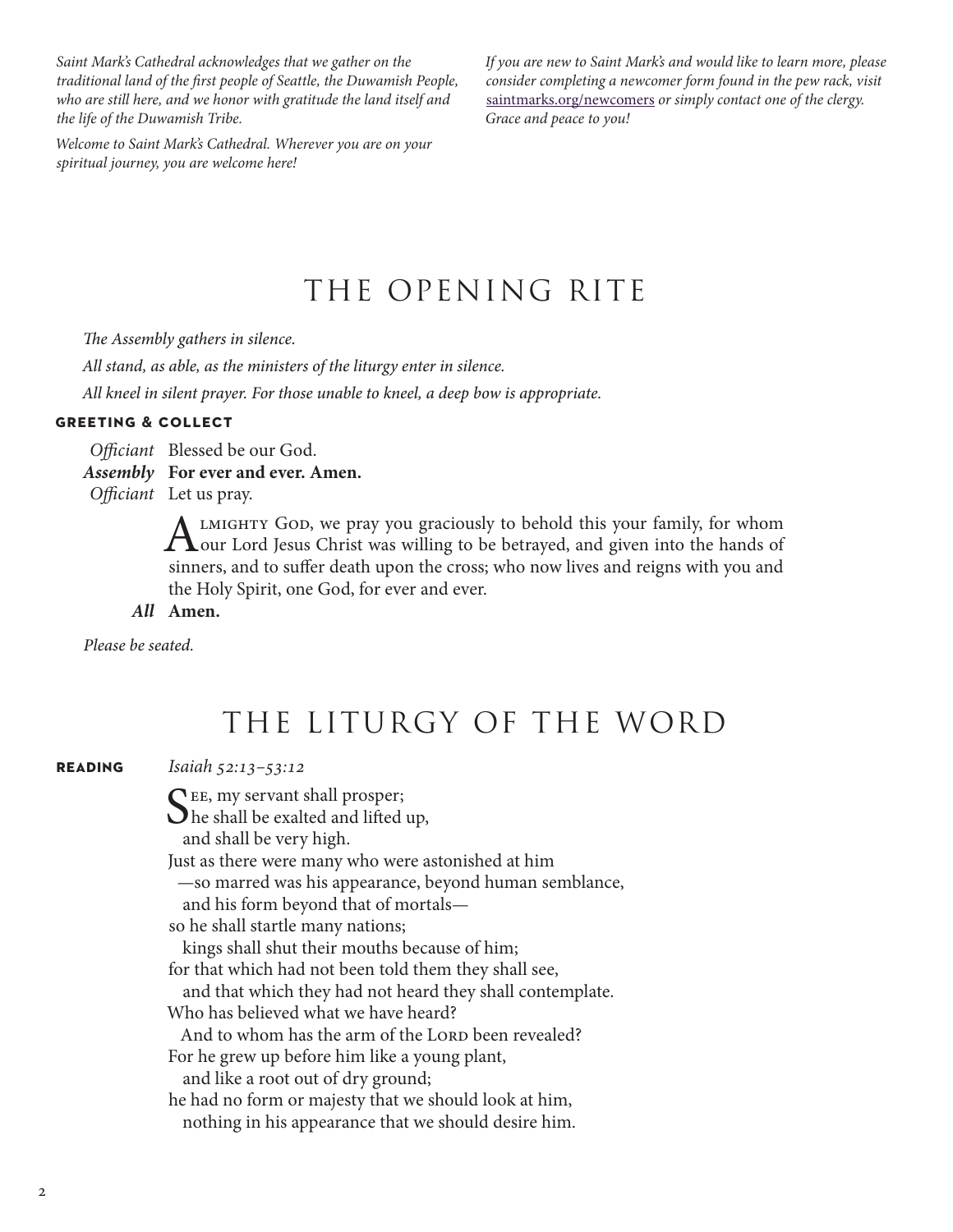He was despised and rejected by others; a man of suffering and acquainted with infirmity; and as one from whom others hide their faces he was despised, and we held him of no account. Surely he has borne our infirmities and carried our diseases; yet we accounted him stricken, struck down by God, and afflicted. But he was wounded for our transgressions, crushed for our iniquities; upon him was the punishment that made us whole, and by his bruises we are healed. All we like sheep have gone astray; we have all turned to our own way, and the LORD has laid on him the iniquity of us all. He was oppressed, and he was afflicted, yet he did not open his mouth; like a lamb that is led to the slaughter, and like a sheep that before its shearers is silent, so he did not open his mouth. By a perversion of justice he was taken away. Who could have imagined his future? For he was cut off from the land of the living, stricken for the transgression of my people. They made his grave with the wicked and his tomb with the rich, although he had done no violence, and there was no deceit in his mouth. Yet it was the will of the LORD to crush him with pain.

When you make his life an offering for sin, he shall see his offspring, and shall prolong his days; through him the will of the LORD shall prosper. Out of his anguish he shall see light; he shall find satisfaction through his knowledge. The righteous one, my servant, shall make many righteous, and he shall bear their iniquities. Therefore I will allot him a portion with the great, and he shall divide the spoil with the strong; because he poured out himself to death, and was numbered with the transgressors; yet he bore the sin of many, and made intercession for the transgressors.

*Reader* Hear what the Spirit is saying to God's people. *Assembly* **Thanks be to God.**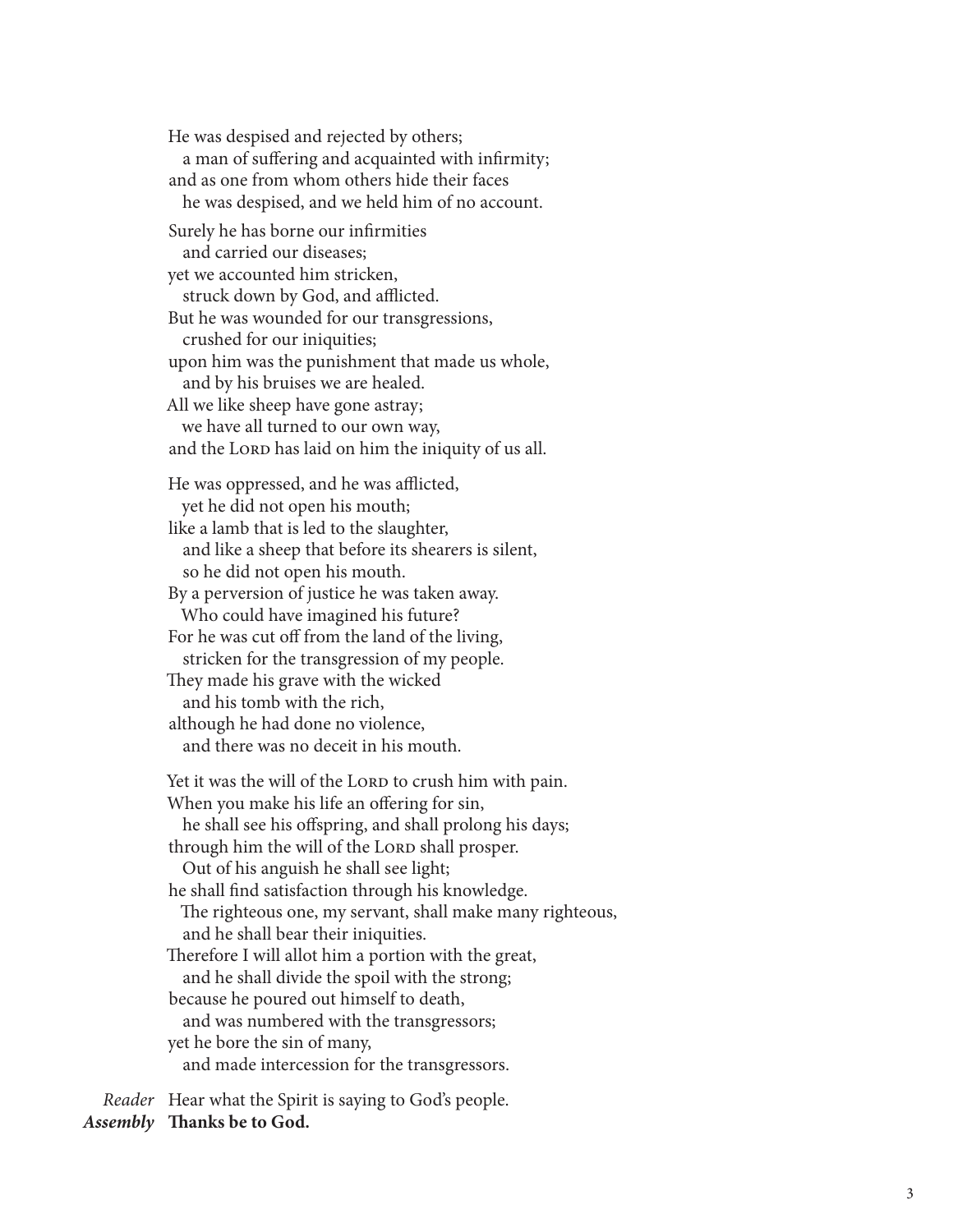

*The cantor begins chanting the first verse, all chant the second verse and all bolded verses as indicated.*

[My God, my] God, why have you for-/saken me? \* and are so far from my cry and from the words of / my distress?

### **O my God, I cry in the daytime, but you do not / answer; \* by night as well, but I / find no rest.**

Yet you are the / Holy One, \* enthroned upon the praises / of Israel.

### **Our forefathers put their / trust in you; \* they trusted, and you / delivered them.**

They cried out to you and were de-/livered; \* they trusted in you and were not / put to shame.

### **But as for me, I am a worm and / no man, \* scorned by all and despised by / the people.**

All who see me laugh me to / scorn; \* they curl their lips and wag their / heads, saying,

```
"He trusted in the Lord; let him de-/liver him; *
    let him rescue him, if he / delights in him."
```
Yet you are he who took me out of the / womb, \* and kept me safe upon / my mother's breast.

**I have been entrusted to you ever since I was / born; \* you were my God when I was still in / my mother's womb.**

Be not far from me, for trouble is / near, \* and there / is none to help.

### **Many young bulls en / circle me; \* strong bulls of Bashan / surround me.**

They open wide their / jaws at me, \* like a ravening and / a roaring lion.

**I am poured out like water; all my bones are / out of joint; \* my heart within my breast / is melting wax.**

My mouth is dried out like a pot-sherd; my tongue sticks to the roof of my / mouth; \*

and you have laid me in the dust / of the grave.

## **Packs of dogs close me in,**

**and gangs of evildoers circle a- / round me; \* they pierce my hands and my feet; I can count / all my bones.**

They stare and gloat / over me; \*

 they divide my garments among them; they cast lots for / my clothing.

Be not far away, O / LORD;  $*$  **you are my strength; hasten / to help me.**

Save me from the / sword, \* my life from the power / of the dog.

**Save me from the / lion's mouth, \* my wretched body from the horns / of wild bulls.**

I will declare your Name to my / brethren; \* in the midst of the congregation I / will praise you.

### Praise the LORD, you that / fear him;  $*$  **stand in awe of him O offspring of Israel; all you of Jacob's line, / give glory.**

For he does not despise nor abhor the poor in their poverty; neither does he hide his / face from them; \*

 but when they cry to him / he hears them. **My praise is of him in the great as- / sembly; \***

 **I will perform my vows in the presence of those / who worship him.**

The poor shall eat and be satisfied, and those who seek the LORD shall / praise him: \* "May your heart live / for ever!"

**All the ends of the earth shall remember and turn to**  the  $/$  LORD,  $*$  **and all the families of the nations shall bow / before him.**

For kingship belongs to the / LORD;  $*$ he rules over / the nations.

**To him alone all who sleep in the earth bow down in / worship; \* all who go down to the dust fall / before him.**

My soul shall live for him; my descendants shall / serve him; \* they shall be known as the LORD's / for ever.

**They shall come and make known to a people yet un- / born \* the saving deeds / that he has done. ◆**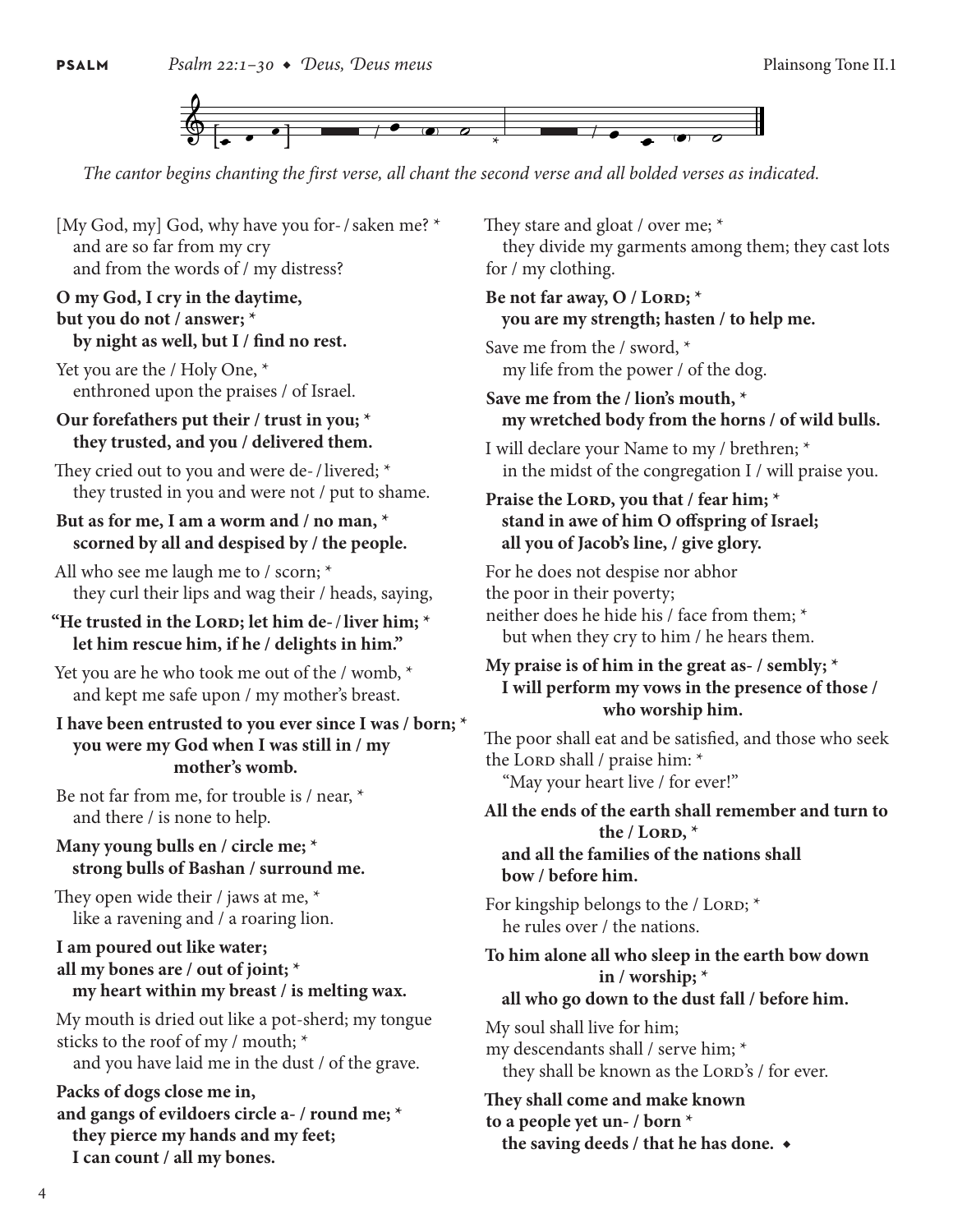### **reading** *Hebrews 4:14–16; 5:7–9*

 $\bigcap$  INCE, then, we have a great high priest who has passed through the heavens,  $\bigcup$ Jesus, the Son of God, let us hold fast to our confession. For we do not have a high priest who is unable to sympathize with our weaknesses, but we have one who in every respect has been tested as we are, yet without sin. Let us therefore approach the throne of grace with boldness, so that we may receive mercy and find grace to help in time of need.

In the days of his flesh, Jesus offered up prayers and supplications, with loud cries and tears, to the one who was able to save him from death, and he was heard because of his reverent submission. Although he was a Son, he learned obedience through what he suffered; and having been made perfect, he became the source of eternal salvation for all who obey him.

*Reader* Hear what the Spirit is saying to God's people. *Assembly* **Thanks be to God.**

# THE PASSION OF OUR LORD JESUS CHRIST ACCORDING TO JOHN

*The purpose for proclaiming the Passion narrative at length is to enable the assembly to experience the love of Christ offered to all people, despite our sins. It is a love that even death could not vanquish. The tragic crimes committed during the Passion of Christ cannot be attributed indiscriminately to all Jews of that time, nor to Jews today, and we should beware of reading these scriptures as polemic against Jews. We are mindful that Jesus, his mother Mary, and the apostles all were Jewish. We claim that Christ's death and resurrection, and the grace and love of God we interpret as gifts offered through them, are indeed offered to all people of all times.*

### *All remain seated. John 18:1–19:42*

### *The Passion is chanted by soloists; the Assembly speaks aloud the text printed in bold.*

Jesus went out with his disciples across the Kidron valley to a place where there was<br>a garden, which he and his disciples entered. Now Judas, who betrayed him, also **E** Esus went out with his disciples across the Kidron valley to a place where there was knew the place, because Jesus often met there with his disciples. So Judas brought a detachment of soldiers together with police from the chief priests and the Pharisees, and they came there with lanterns and torches and weapons. Then Jesus, knowing all that was to happen to him, came forward and asked them, "Whom are you looking for?" They answered, **"Jesus of Nazareth."** Jesus replied, "I am he." Judas, who betrayed him, was standing with them. When Jesus said to them, "I am he," they stepped back and fell to the ground. Again he asked them, "Whom are you looking for?" And they said, **"Jesus of Nazareth."** Jesus answered, "I told you that I am he. So if you are looking for me, let these men go." This was to fulfill the word that he had spoken, "I did not lose a single one of those whom you gave me." Then Simon Peter, who had a sword, drew it, struck the high priest's slave, and cut off his right ear. The slave's name was Malchus. Jesus said to Peter, "Put your sword back into its sheath. Am I not to drink the cup that the Father has given me?"

So the soldiers, their officer, and the Jewish police arrested Jesus and bound him. First they took him to Annas, who was the father-in-law of Caiaphas, the high priest that year. Caiaphas was the one who had advised the Jews that it was better to have one person die for the people.

Simon Peter and another disciple followed Jesus. Since that disciple was known to the high priest, he went with Jesus into the courtyard of the high priest, but Peter was standing outside at the gate. So the other disciple, who was known to the high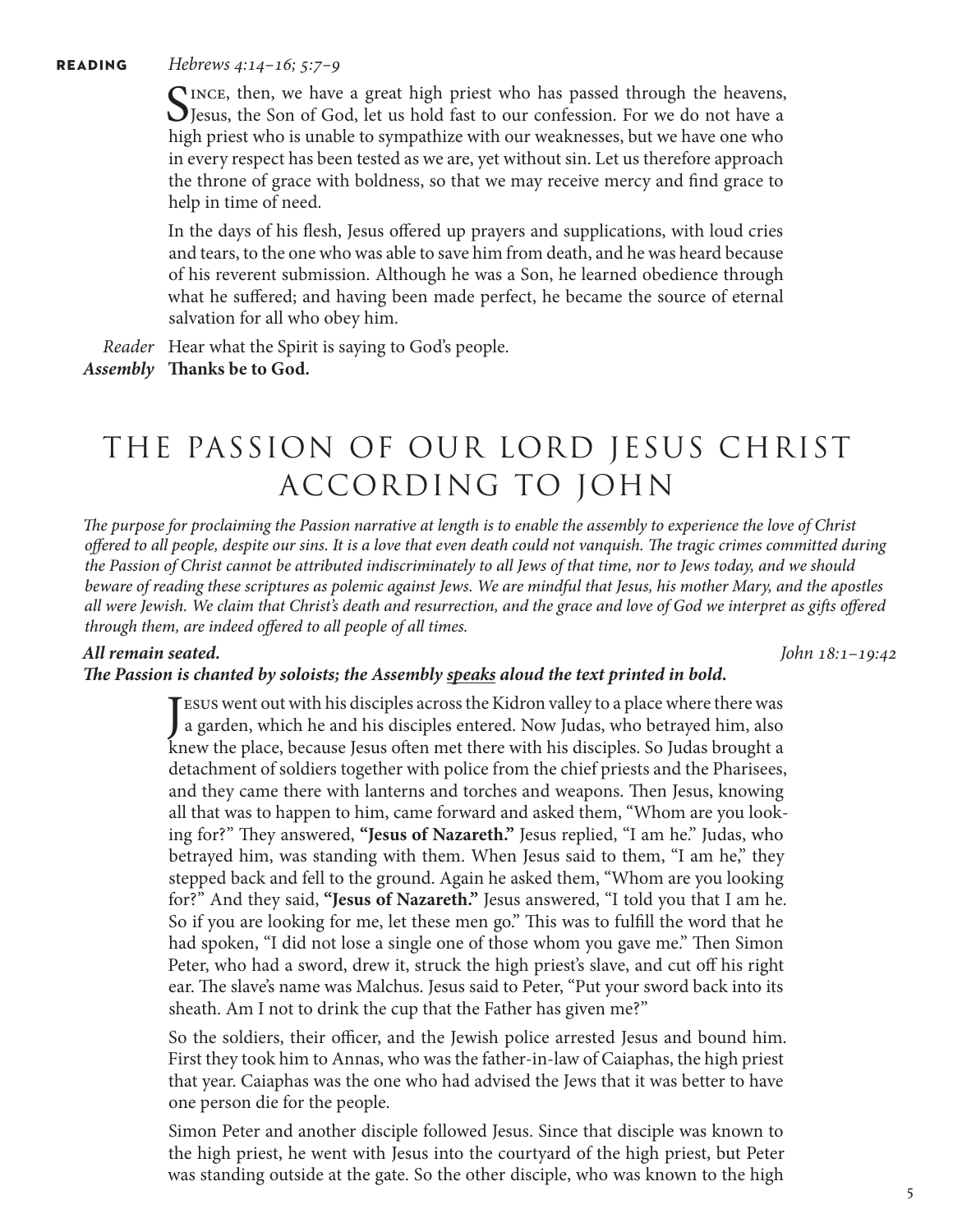priest, went out, spoke to the woman who guarded the gate, and brought Peter in. The woman said to Peter, "You are not also one of this man's disciples, are you?" He said, "I am not." Now the slaves and the police had made a charcoal fire because it was cold, and they were standing around it and warming themselves. Peter also was standing with them and warming himself.

Then the high priest questioned Jesus about his disciples and about his teaching. Jesus answered, "I have spoken openly to the world; I have always taught in synagogues and in the temple, where all the Jews come together. I have said nothing in secret. Why do you ask me? Ask those who heard what I said to them; they know what I said." When he had said this, one of the police standing nearby struck Jesus on the face, saying, "Is that how you answer the high priest?" Jesus answered, "If I have spoken wrongly, testify to the wrong. But if I have spoken rightly, why do you strike me?" Then Annas sent him bound to Caiaphas the high priest.

Now Simon Peter was standing and warming himself. They asked him, "You are not also one of his disciples, are you?" He denied it and said, "I am not." One of the slaves of the high priest, a relative of the man whose ear Peter had cut off, asked, "Did I not see you in the garden with him?" Again Peter denied it, and at that moment the cock crowed.

Then they took Jesus from Caiaphas to Pilate's headquarters. It was early in the morning. They themselves did not enter the headquarters, so as to avoid ritual defilement and to be able to eat the Passover. So Pilate went out to them and said, "What accusation do you bring against this man?" They answered, **"If this man were not a criminal, we would not have handed him over to you."** Pilate said to them, "Take him yourselves and judge him according to your law." The Jews replied, **"We are not permitted to put anyone to death."** (This was to fulfill what Jesus had said when he indicated the kind of death he was to die.)

Then Pilate entered the headquarters again, summoned Jesus, and asked him, "Are you the King of the Jews?" Jesus answered, "Do you ask this on your own, or did others tell you about me?" Pilate answered, "I am not a Jew, am I? Your own nation and the chief priests have handed you over to me. What have you done?" Jesus answered, "My kingdom is not from this world. If my kingdom were from this world, my followers would be fighting to keep me from being handed over to the Jews. But as it is, my kingdom is not from here." Pilate asked him, "So you are a king?" Jesus answered, "You say that I am a king. For this I was born, and for this I came into the world, to testify to the truth. Everyone who belongs to the truth listens to my voice." Pilate asked him, "What is truth?"

After he had said this, he went out to the Jews again and told them, "I find no case against him. But you have a custom that I release someone for you at the Passover. Do you want me to release for you the King of the Jews?" They shouted in reply, **"Not this man, but Barabbas!"** Now Barabbas was a robber.

Then Pilate took Jesus and had him flogged. And the soldiers wove a crown of thorns and put it on his head, and they dressed him in a purple robe. They kept coming up to him, saying, **"Hail, King of the Jews!"** and striking him on the face. Pilate went out again and said to them, "Look, I am bringing him out to you to let you know that I find no case against him." So Jesus came out, wearing the crown of thorns and the purple robe. Pilate said to them, "Here is the man!" When the chief priests and the police saw him, they shouted, **"Crucify him! Crucify him!"** Pilate said to them, "Take him yourselves and crucify him; I find no case against him." The Jews answered him, **"We have a law, and according to that law he ought to die because he has claimed to be the Son of God."**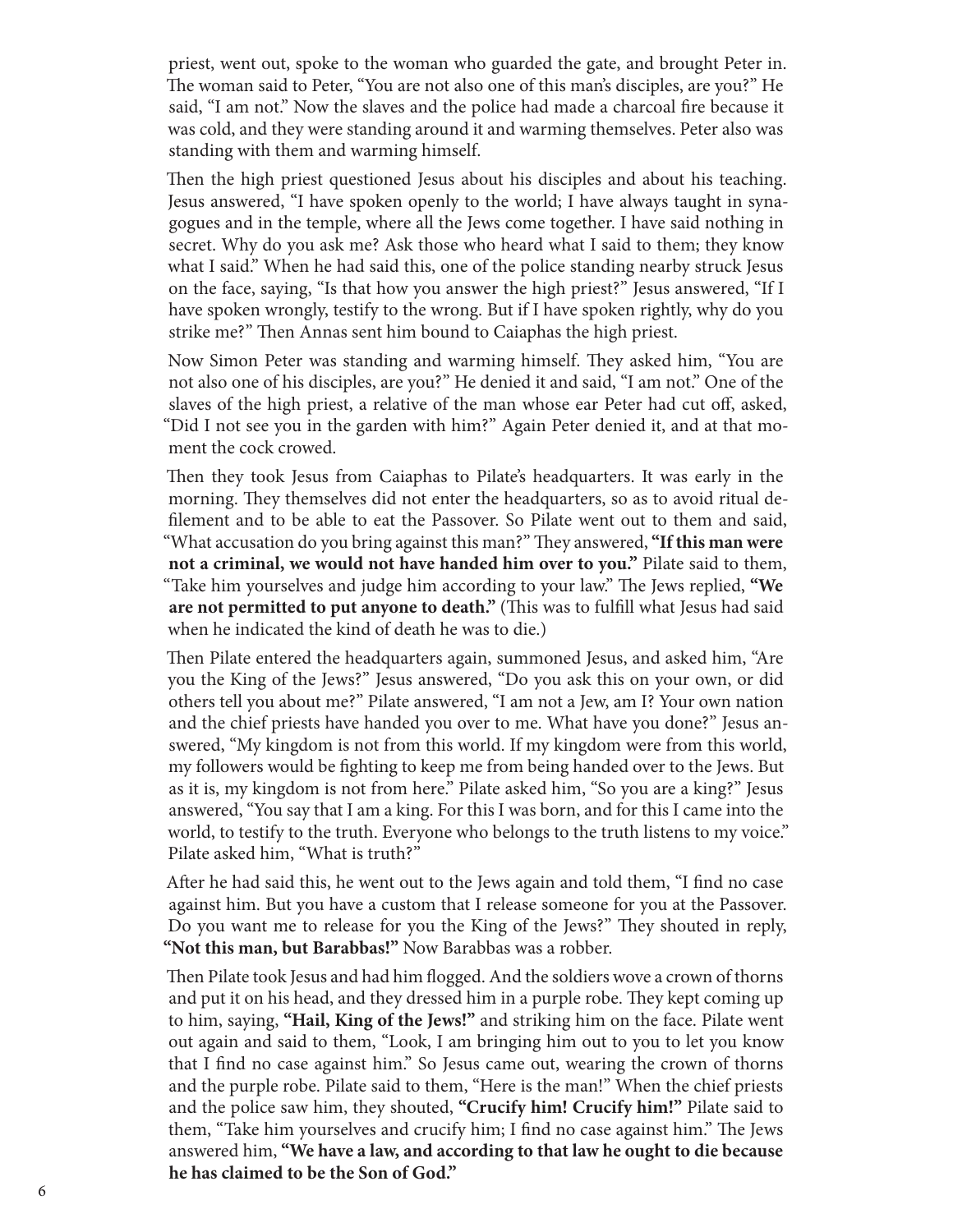Now when Pilate heard this, he was more afraid than ever. He entered his head-<br>quarters again and asked Jesus, "Where are you from?" But Jesus gave him no answer. Pilate therefore said to him, "Do you refuse to speak to me? Do you not know that I have power to release you, and power to crucify you?" Jesus answered him, "You would have no power over me unless it had been given you from above; therefore the one who handed me over to you is guilty of a greater sin." From then on Pilate tried to release him, but the Jews cried out, **"If you release this man, you are no friend of the emperor. Everyone who claims to be a king sets himself against the emperor."**

When Pilate heard these words, he brought Jesus outside and sat on the judge's bench at a place called The Stone Pavement, or in Hebrew Gabbatha. Now it was the day of Preparation of the Passover; and it was about noon. He said to the Jews, "Here is your King!" They cried out, **"Away with him! Away with him! Crucify him!"** Pilate asked them, "Shall I crucify your King?" The chief priests answered, **"We have no king but the emperor."** Then he handed him over to them to be crucified.

So they took Jesus; and carrying the cross by himself, he went out to what is called The Place of the Skull, which in Hebrew is called Golgotha.

### *All stand, as able.*

There they crucified him, and with him two others, one on either side, with Jesus between them. Pilate also had an inscription written and put on the cross. It read, "Jesus of Nazareth, the King of the Jews." Many of the Jews read this inscription, because the place where Jesus was crucified was near the city; and it was written in Hebrew, in Latin, and in Greek. Then the chief priests of the Jews said to Pilate, **"Do not write, 'The King of the Jews,' but, 'This man said, I am King of the Jews.'"** Pilate answered, "What I have written I have written." When the soldiers had crucified Jesus, they took his clothes and divided them into four parts, one for each soldier. They also took his tunic; now the tunic was seamless, woven in one piece from the top. So they said to one another, "Let us not tear it, but cast lots for it to see who will get it." This was to fulfill what the scripture says,

> "They divided my clothes among themselves, and for my clothing they cast lots."

And that is what the soldiers did.

Meanwhile, standing near the cross of Jesus were his mother, and his mother's sister, Mary the wife of Clopas, and Mary Magdalene. When Jesus saw his mother and the disciple whom he loved standing beside her, he said to his mother, "Woman, here is your son." Then he said to the disciple, "Here is your mother." And from that hour the disciple took her into his own home.

After this, when Jesus knew that all was now finished, he said (in order to fulfill the scripture), "I am thirsty." A jar full of sour wine was standing there. So they put a sponge full of the wine on a branch of hyssop and held it to his mouth. When Jesus had received the wine, he said, "It is finished." Then he bowed his head and gave up his spirit.

*All kneel, as able. To minimize noise, for those in the pews, please leave your kneeler lowered until the end of the service.*

### *When the Officiant stands, all stand and remain standing until the end of the Passion.*

Since it was the day of Preparation, the Jews did not want the bodies left on the cross on the sabbath, especially because that sabbath was a day of great solemnity. So they asked Pilate to have the legs of the crucified men broken and the bodies removed.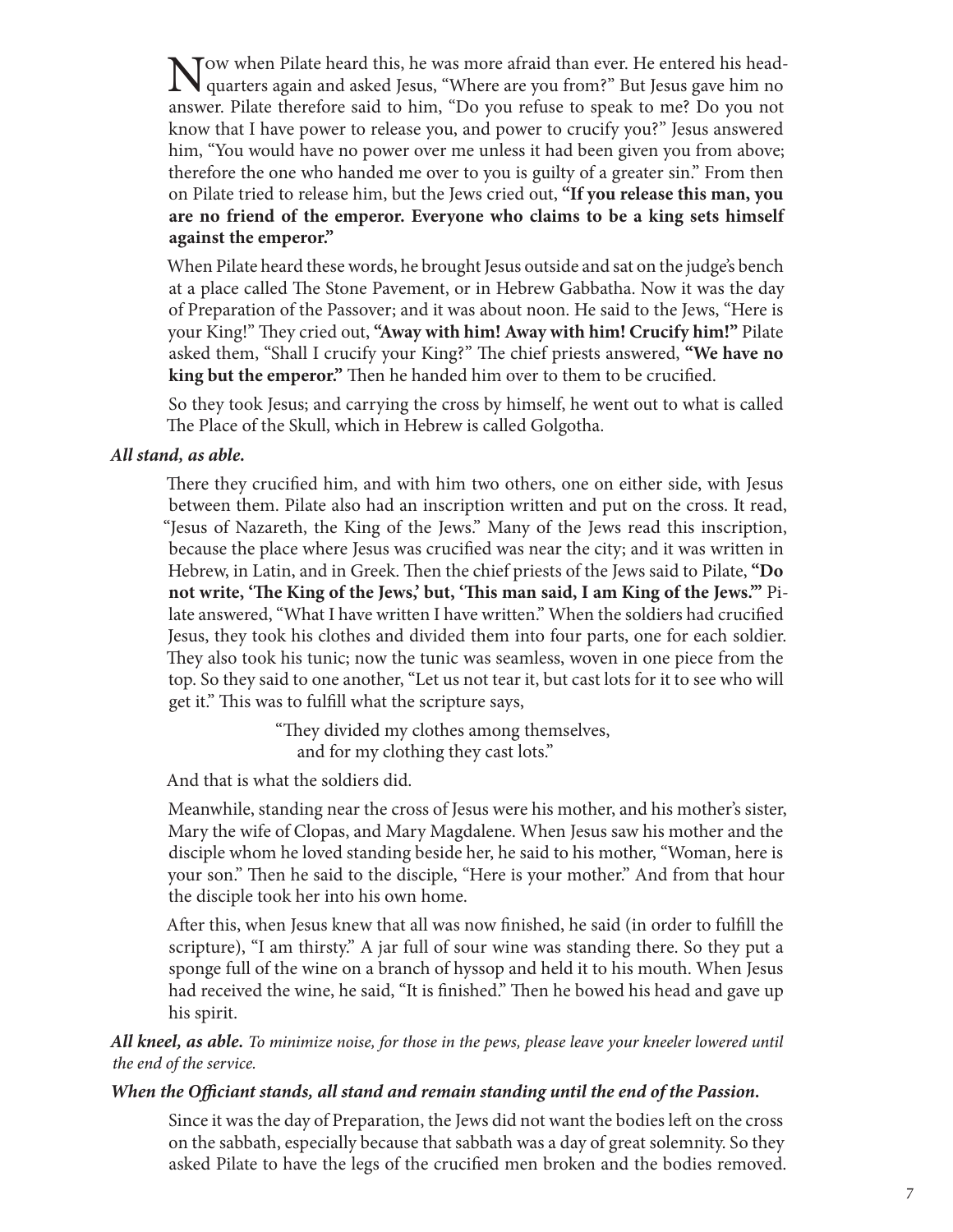Then the soldiers came and broke the legs of the first and of the other who had been crucified with him. But when they came to Jesus and saw that he was already dead, they did not break his legs. Instead, one of the soldiers pierced his side with a spear, and at once blood and water came out. (He who saw this has testified so that you also may believe. His testimony is true, and he knows that he tells the truth.) These things occurred so that the scripture might be fulfilled, "None of his bones shall be broken." And again another scripture says, "They will look on the one whom they have pierced."

After these things, Joseph of Arimathea, who was a disciple of Jesus, though a secret one because of his fear of the Jews, asked Pilate to let him take away the body of Jesus. Pilate gave him permission; so he came and removed his body. Nicodemus, who had at first come to Jesus by night, also came, bringing a mixture of myrrh and aloes, weighing about a hundred pounds. They took the body of Jesus and wrapped it with the spices in linen cloths, according to the burial custom of the Jews. Now there was a garden in the place where he was crucified, and in the garden there was a new tomb in which no one had ever been laid. And so, because it was the Jewish day of Preparation, and the tomb was nearby, they laid Jesus there. *◆*

**homily** The Reverend Canon Jennifer King Daugherty



#### **offering**

*An offering of money is collected. It is a longstanding tradition for Episcopalians to offer gifts on Good Friday for the ministry of the Church in Jerusalem and the Middle East. This year, our offerings go to* American Friends of the Episcopal Diocese of Jerusalem*, a life-saving ministry in a place of great suffering. You may also give using Venmo via QR code located on the right.*



*redemisti nos: auxiliare nobis,* has redeemed us; help us, *te deprecamur, Deus noster.* we beseech you, our God.

**ANTHEM AT THE OFFERING** Salvator mundi words: Antiphon for The Exaltation of the Holy Cross music: Thomas Tallis (1505-1585)

> *Salvator mundi, salva nos,* Savior of the world, save us, *qui per crucem et sanquinem* who by your cross and blood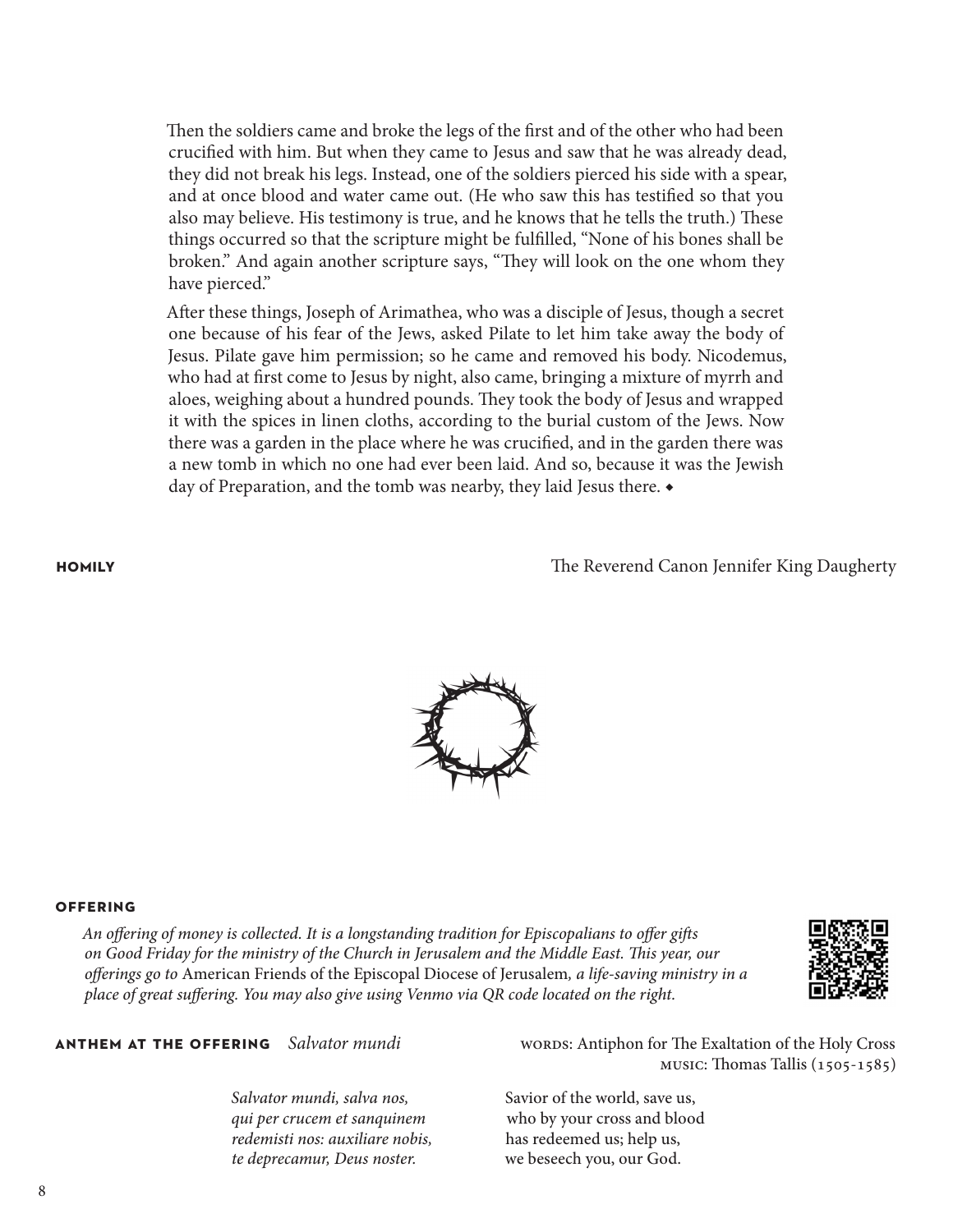# THE SOLEMN COLLECTS

### *All stand, as able.*

*Officiant* Dear People of God: Our heavenly Father sent his Son into the world, not to condemn the world, but that the world through him might be saved; that all who believe in him might be delivered from the power of sin and death, and become heirs with him of everlasting life.

We pray, therefore, for people everywhere according to their needs.

*◆ ◆ ◆*

*Preacher* Let us pray for the holy catholic Church of Christ throughout the world;

For its unity in witness and service For all bishops and other ministers and the people whom they serve For Greg, Melissa, and Brian, our Bishops, and all the people of this diocese For all Christians in this community For those isolated due to illness or age For those about to be baptized, particularly Avery, Genevieve, Marie, and Maisie

That God will confirm the Church in faith, increase it in love, and preserve it in peace.

*All kneel, as able. Silence. All rise.*

*Officiant* Almighty and everlasting God, by whose Spirit the whole body of your faithful people is governed and sanctified: Receive our supplications and prayers which we offer before you for all members of your holy Church, that in their vocation and ministry they may truly and devoutly serve you; through our Lord and Savior Jesus Christ.

$$
\frac{b}{All} \quad A\text{-men.}
$$

*◆ ◆ ◆*

*Preacher* Let us pray for all nations and peoples of the earth, and for those in authority among them;

For Joseph, the President of the United States For Jay, our Governor, and Bruce, our Mayor For the Congress and the Supreme Court For the Members and Representatives of the United Nations For all who serve the common good

That by God's help they may seek justice and truth, and live in peace and concord.

*All kneel, as able. Silence. All rise.*

- *Officiant* Almighty God, kindle, we pray, in every heart the true love of peace, and guide with your wisdom those who take counsel for the nations of the earth; that in tranquillity your dominion may increase, until the earth is filled with the knowledge of your love; through Jesus Christ our Lord.
	- *All* **Amen.**

*◆ ◆ ◆*

*Preacher* Let us pray for all who suffer and are afflicted in body or in mind;

For those who are hungry or homeless, in despair, or oppressed For those who are sick or wounded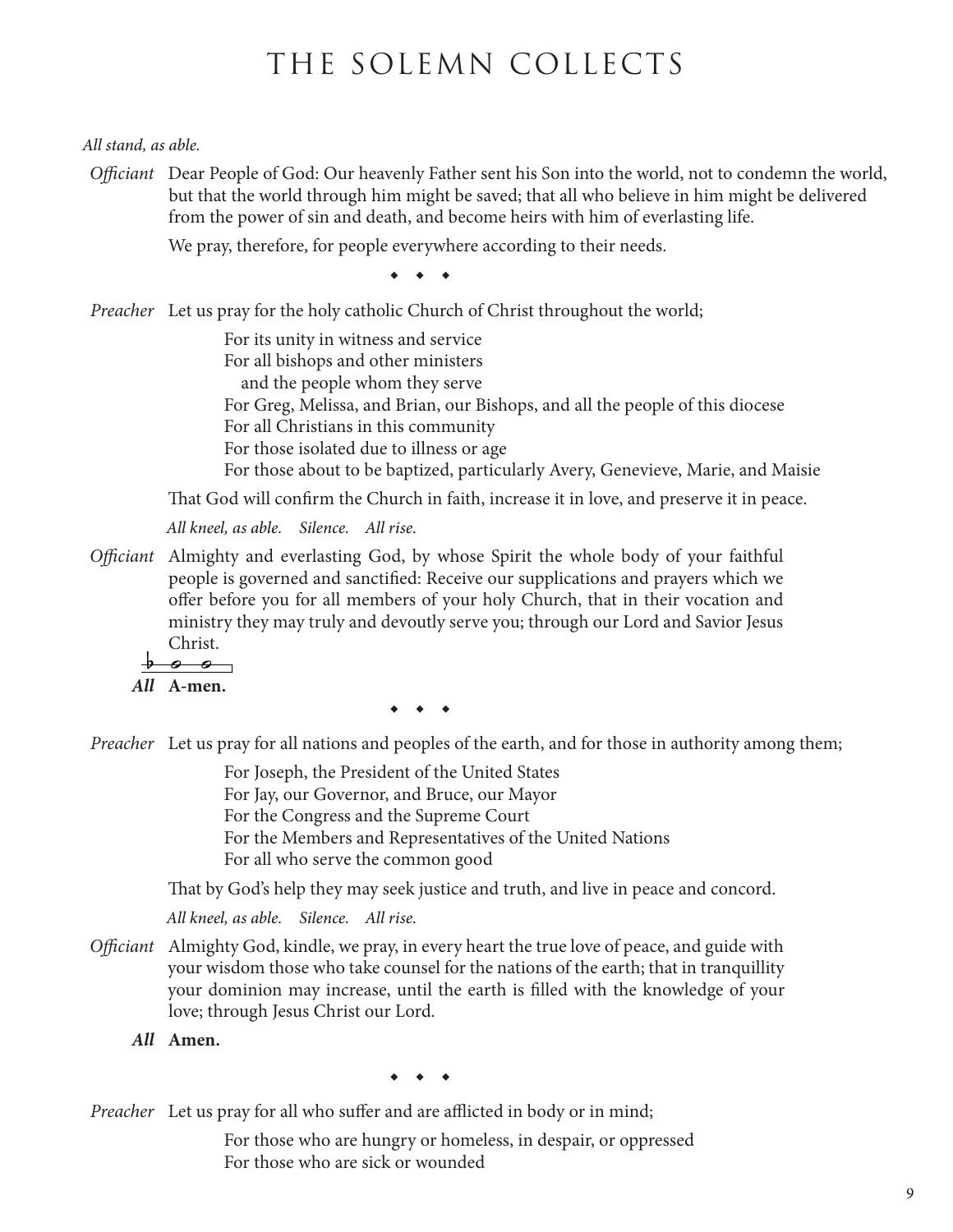For those who are afflicted in this time of pandemic For those who work in hospitals, clinics, nursing homes, and laboratories For those in loneliness, fear, and anguish For those who face temptation, doubt, and despair For those who are sorrowful or bereaved For prisoners and captives, and those in mortal danger

That God's mercy will comfort and relieve them, and grant them the knowledge of God's love, and stir up in us the will and patience to minister to their needs.

*All kneel, as able. Silence. All rise.*

- *Officiant* Gracious God, the comfort of all who sorrow, the strength of all who suffer: Let the cry of those in misery and need come to you, that they may find your mercy present with them in all their afflictions; and give us, we pray, the strength to serve them for the sake of him who suffered for us, your Son Jesus Christ our Lord.
	- *All* **Amen.**

*◆ ◆ ◆*

*Preacher* Let us pray for all who have not received the Gospel of Christ;

For those who have never heard the word of salvation

For those who have lost their faith

For those hardened by sin or indifference

For those trapped by contempt or scorn

For those who are enemies of the cross of Christ and persecutors of his disciples For those who in the name of Christ have persecuted others

That God will open their hearts to the truth, and lead them to faith and obedience.

*All kneel, as able. Silence. All rise.*

- *Officiant* Merciful God, creator of all the peoples of the earth and lover of souls: Have compassion on all who do not know you as you are revealed in your Son Jesus Christ; let your Gospel be preached with grace and power to those who have not heard it; turn the hearts of those who resist it; and bring home to your fold those who have gone astray; that there may be one flock under one shepherd, Jesus Christ our Lord.
	- *All* **Amen.**

*◆ ◆ ◆*

*Preacher* Let us commit ourselves to our God, and pray for the grace of a holy life, that, with all who have departed this world and have died in the peace of Christ, and those whose faith is known to God alone, we may be accounted worthy to enter into the fullness of the joy of our Lord, and receive eternal life in the day of resurrection.

*All kneel, as able. Silence. All rise.*

- *Officiant* God of unchangeable power and eternal light: Look favorably on your whole Church, that wonderful and sacred mystery; by the effectual working of your providence, carry out in tranquillity the plan of salvation; let the whole world see and know that things which were cast down are being raised up, and things which had grown old are being made new, and that all things are being brought to their perfection by him through whom all things were made, your Son Jesus Christ our Lord; who lives and reigns with you, in the unity of the Holy Spirit, one God, for ever and ever.
	- *All* **Amen.**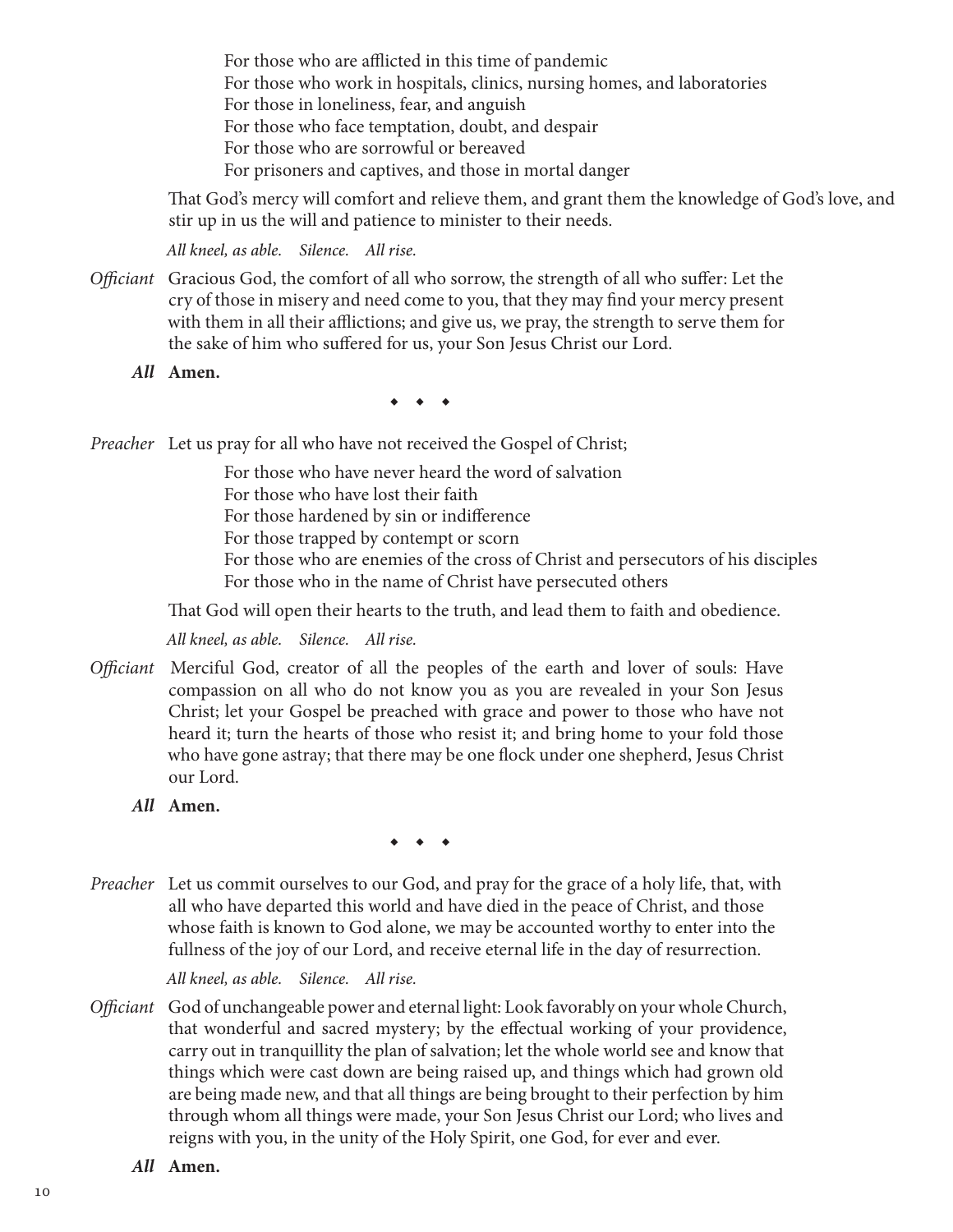# CONTEMPLATION OF THE CROSS

 $\overline{\phantom{0}}$ 

*Acolytes bring a cross into the cathedral. The procession pauses three times to proclaim:*

Officiant Behold the wood of the cross, on which is hung our salvation.

 $\overline{a}$  $\overline{P}$ 

*Assembly* Come, let us adore him.

### **anthem**

 $\rightarrow$ 

| <i>Officiant</i> We adore you, O Christ, and we bless you,<br>Assembly because by your holy cross you have redeemed the world. |  |
|--------------------------------------------------------------------------------------------------------------------------------|--|
| <i>Officiant</i> If we have died with him, we shall also live with him;<br>if we endure, we shall also reign with him.         |  |
| Assembly We adore you, O Christ, and we bless you,<br>because by your holy cross you have redeemed the world.                  |  |

**hymn 474** *When I survey the wondrous cross ◆ The Hymnal 1982* **the match of the** *TUNE: Rockingham* 

### **the lord's prayer**

*All* **Our Father in heaven, hallowed be your Name, your kingdom come, your will be done, on earth as in heaven. Give us today our daily bread. Forgive us our sins as we forgive those who sin against us. Save us from the time of trial, and deliver us from evil. For the kingdom, the power, and the glory are yours, now and for ever. Amen.**

### **concluding prayer**

- *Officiant* Lord Jesus Christ, Son of the living God, we pray you to set your passion, cross, and death between your judgment and our souls, now and in the hour of our death. Give mercy and grace to the living; pardon and rest to the dead; to your holy Church peace and concord; and to us sinners everlasting life and glory; for with the Father and the Holy Spirit you live and reign, one God, now and for ever.
	- *All* **Amen.**

*All are invited to spend time contemplating the mystery and paradox of the cross, an instrument of torture and death, yet also a symbol of Christ's sacred journey through death to resurrection.*

*As part of your contemplation, you are welcome to come forward to engage the cross in any manner you wish some may choose to bow or kneel before the cross, or to touch its wood.* 

*You are also welcome to remain in your pew in quiet reflection, or to engage with the Stations of the Cross sculptures by Virginia Maksymowicz hung around the perimeter of the nave. Depart when you wish.*

### **music during the contemplation of the cross**

| The Reproaches | WORDS: from the ancient Good Friday Liturgy, 10 <sup>th</sup> century or earlier |
|----------------|----------------------------------------------------------------------------------|
|                | text adapted from Holy Scripture, incl. Micah 3:6 and others                     |
|                | MUSIC: Tómas Luis de Victoria (1548-1611)                                        |

*(Text begins on next page)*